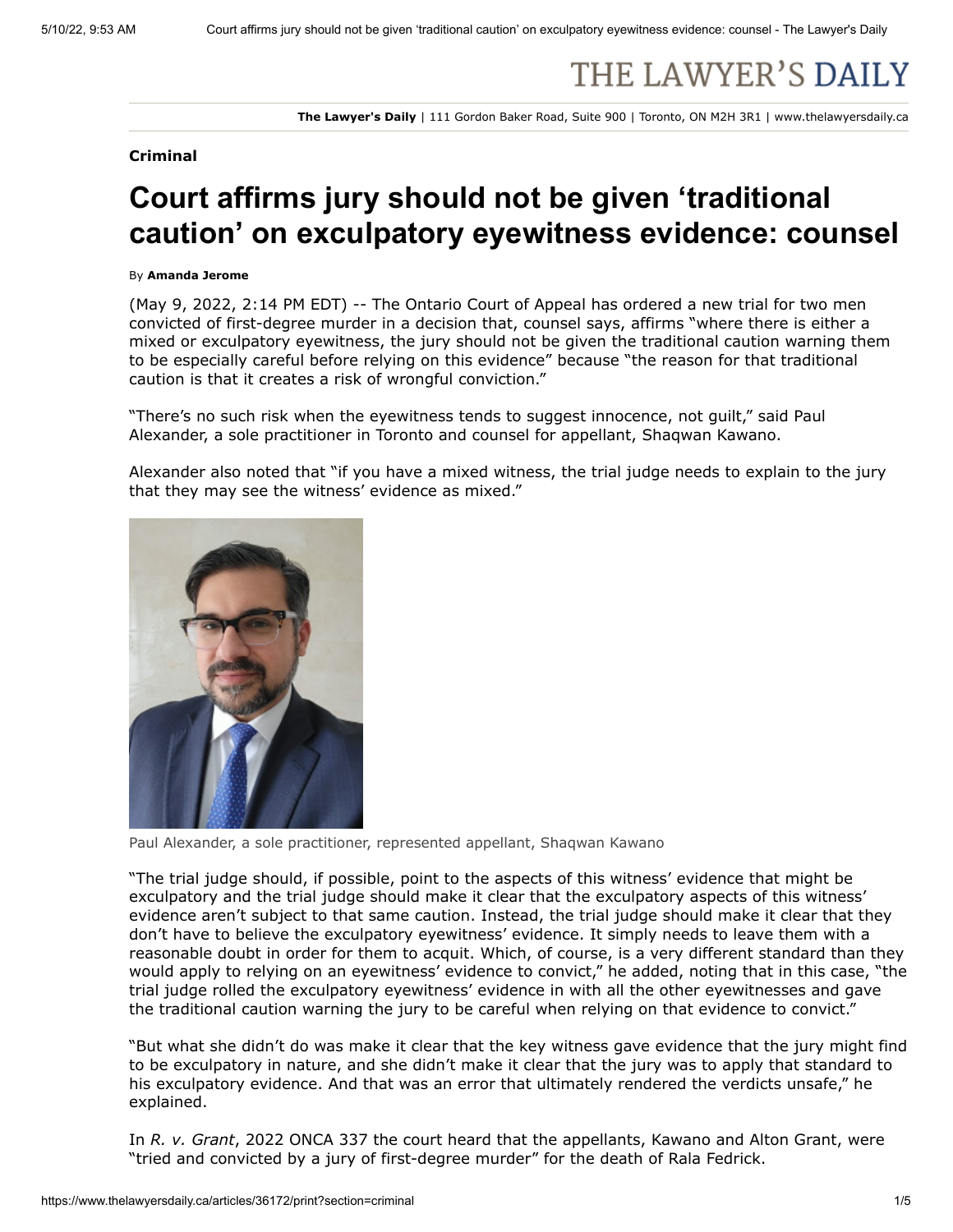5/10/22, 9:53 AM Court affirms jury should not be given 'traditional caution' on exculpatory eyewitness evidence: counsel - The Lawyer's Daily

Fedrick was shot at 1:50 a.m. in the summer of 2014. According to court documents, Fedrick was "standing with several people on George Street, in Toronto, just south of Seaton House, a shelter for homeless men" when he died. And "[A]lthough numerous CCTV cameras populate George Street," the area where Fedrick was killed was "not covered by any camera."

Before Fedrick died, Kawano saw the deceased "grab the buttocks of Tasha Simpson while hugging her near Seaton House." At trial, the Crown "alleged that Simpson was Kawano's girlfriend."

"It was the Crown's theory that Kawano took such offence to Fedrick hugging Simpson that he enlisted his friend, Grant, in a plan to kill Fedrick and, early the following morning, Kawano shot Fedrick in retaliation for the inappropriate hug," the court explained.

Surveillance footage from the night of the shooting shows that "Kawano and Grant went together to George Street just after 7 p.m. At Seaton House, they sat near Fedrick but did not engage him. There was no apparent argument or confrontation between them."

The Crown's theory, the court noted, was that "Kawano was the person recorded by various CCTV cameras around that time wearing a scarf wrapped around his head, which led to that individual being called 'Scarfman' during the trial. It also was the Crown's position that Kawano, the Scarfman, shot Fedrick."

According to court documents, seven people testified "who were either with or in the immediate vicinity of Fedrick at the time he was shot." However, "[O]nly one of them, David Kamkin, saw the actual shooting."

Kawano and Grant, separately and together, raised several grounds of appeal: Grant argued that "the verdict against him as the aider of the offence of first-degree murder was unreasonable;" Grant submitted that the trial judge, Justice Faye McWatt of the Superior Court of Justice, "erred in dismissing his application for a stay of proceedings by reason of a violation of his rights under s. 11(b) of the Charter;" and both appellants argued that Justice McWatt "erred in instructing the jury on how to assess the exculpatory evidence of an eye-witness, Kamkin."

Justice David Brown, writing for the Court of Appeal, was not persuaded that Justice McWatt "erred in dismissing Grant's s. 11(b) application." However, he determined that her "instructions on Kamkin's exculpatory identification were tainted by legal error."

Both appellants, the court noted, submitted that Justice McWatt "misdirected the jury on the exculpatory eyewitness evidence provided by Kamkin, an error that goes to the heart of the verdict and necessitates a new trial."

According to court documents, Kamkin "could not be located for the trial so, on consent, his preliminary inquiry evidence was played for the jury."

Kamkin testified that "he was standing on the east side of George Street, south of Fedrick, who was standing on his right. He noticed a man pacing back and forth on the west side of the street." He described the man's appearance and dress.

According to court documents, Kamkin testified that he "could not see the person's face from across the street. But, the person's race was black, 'Afro background,' a person of colour; he had a dark complexion."

"The man walked across the street towards a group of people turning sharply towards Fedrick. Kamkin then heard a bang, like a powerful firecracker, saw smoke, smelled gunpowder and saw a blue light from the area of the front pockets of the shooter's hoodie, but he did not see a gun," the court explained, noting that the "shooter then turned around and jogged diagonally, across the street."

There was another person standing north of Fedrick who "left the scene jogging in the same direction as the shooter." The second person, the court noted of Kamkin's evidence, "was a person of color (although he could not see the face), not as slim as the shooter, had a light grey tracksuit on, no hoodie, and was wearing a baseball cap."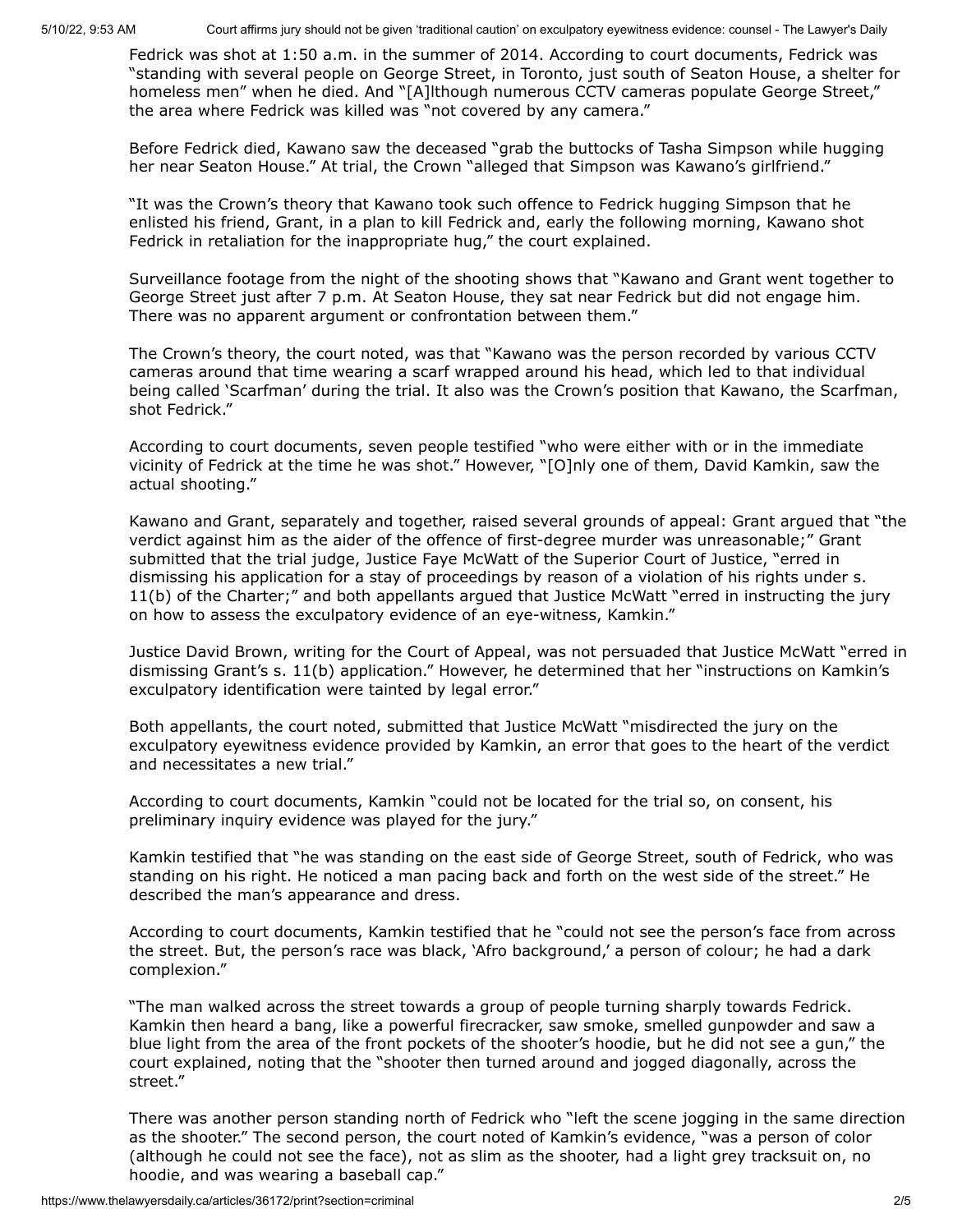Kawano submitted that Kamkin's "description of the shooter differed in several respects from his actual appearance or from the person whom the Crown alleged was Kawano."

According to court documents, "Kawano's counsel identified some mis-statements in the charge of Kamkin's evidence, which the trial judge subsequently corrected."

"Upon completion of the charge, Kawano raised two related objections to the part of the charge dealing with identification evidence," the court added, noting that "[A]fter considering these submissions, the trial judge declined to further charge the jury as requested by Kawano."

Justice Brown explained that the Court of Appeal has noted "the need for special care concerning eyewitness identification evidence arises because of the danger of a wrongful conviction."

"That danger does not exist where the eyewitness evidence tends to exculpate the accused," he added, noting that "[C]onsequently, where the eyewitness evidence tends to exculpate the accused, the traditional instruction regarding eyewitness identification evidence should be avoided as it could leave the jury with an erroneous impression about the quality of evidence that could leave them with a reasonable doubt."

Justice Brown also noted that the Court of Appeal has provided "guidance on how a trial judge should instruct a jury on eyewitness identification evidence that tends to exculpate an accused" in three decisions: *R. v. Wristen* [1999] O.J. No. 4589, *R. v. Vassel*, 2018 ONCA 721, and *R. v. Sheriffe*, 2015 ONCA 880.

Justice Brown accepted Kawano's submission that Justice McWatt "misdirected the jury on the exculpatory eyewitness evidence provided by Kamkin."

"Notwithstanding the exculpatory tendency of several aspects of Kamkin's evidence, the trial judge included his evidence in her traditional charge on eyewitness identification evidence. That was an error for several reasons," he wrote.

"First," he explained, Justice McWatt's "instruction on eyewitness identification evidence did not acknowledge that some of Kamkin's evidence tended to be exculpatory in nature."

"That was a material omission, given the otherwise circumstantial nature of the evidence against Kawano and the centrality of Kamkin's evidence to Kawano's defence," he added.

"Second," Justice Brown found "the charge did not offer the jury any assistance about how to distinguish exculpatory from inculpatory evidence and assess the exculpatory evidence. Instead, it treated Kamkin's evidence as a single whole."

He explained that "where some of the eyewitness evidence is exculpatory the issue on appeal is whether the charge as a whole, in the context of the particular case, clearly informed the jury that they must determine whether the exculpatory evidence alone, or in combination with other evidence, left them with a reasonable doubt about the accused's guilt."

"Third," he added, "given the exculpatory tendency of aspects of Kamkin's evidence, by including his evidence in the traditional instruction for eyewitness identification evidence the trial judge ignored the directions of this court in *Wristen*, at para. 46 — later repeated, albeit after the trial, in *Vassel*, at para. 192 — that the traditional instruction should not be used for exculpatory evidence, which does not give rise to the danger of a wrongful conviction."

Regarding the issue of whether "the verdict against Grant for first-degree murder unreasonable," the court noted that the Crown's "theory identified Kawano as the principal who killed Fedrick, with Grant liable as a party to that offence pursuant to s. 21(1) of the *Criminal Code*."

Grant submitted on appeal that "the evidence, taken cumulatively, is incapable of proving beyond a reasonable doubt that he aided Kawano in murdering Fedrick. As a result, the verdict that Grant was guilty of first-degree murder is not one that a properly instructed jury, acting judicially, could have rendered. Therefore, the verdict should be set aside on the ground that it is unreasonable or cannot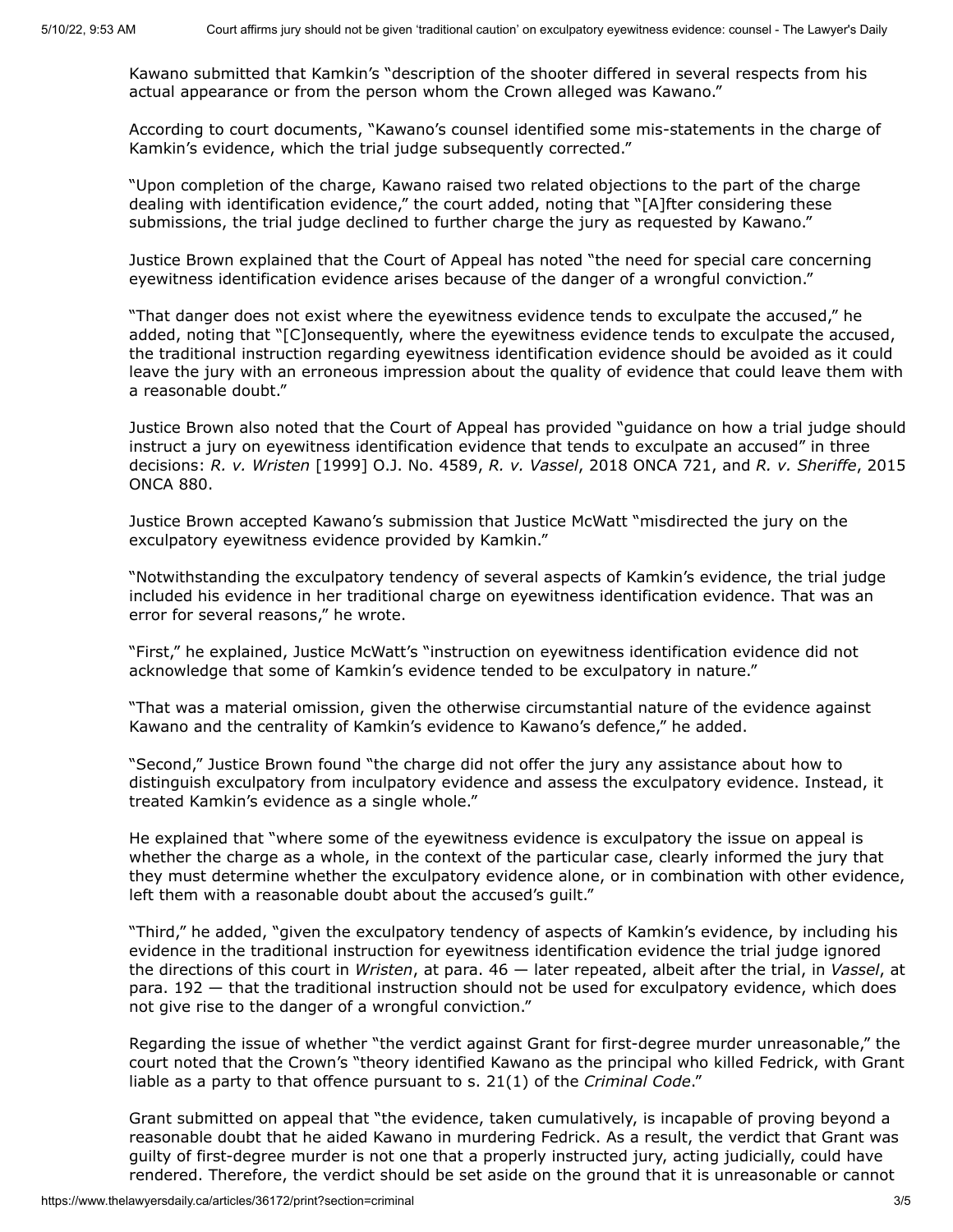be supported by the evidence and an acquittal entered."

"Applying the principles governing the review of a jury's verdict under s.  $686(1)(a)(i)$  to the record as a whole," Justice Brown was "not satisfied that a properly instructed jury acting judicially could not reasonably have rendered the verdict of first-degree murder against Grant."

"A properly instructed jury may conclude, despite the frailties of eyewitness identification evidence, that the eyewitnesses' testimony is reliable and may enter a conviction on that basis, although a jury may not convict on the basis of such evidence alone where that testimony, even if believed, would necessarily leave a reasonable doubt in the mind of a reasonable juror," explained Justice Brown, not giving effect to this ground of appeal.

Justice Brown, with Justices Alexandra Hoy and Steve Coroza in agreement, concluded that Justice McWatt "erred in her instruction to the jury regarding eyewitness identification evidence and the curative proviso cannot apply in the circumstances."

"As that error affects the verdicts against both appellants, I would set aside those verdicts and order a new trial," Justice Brown determined in a decision released May 2.

Alexander told *The Lawyer's Daily* that "if there is an eyewitness whose evidence is either mixed or exculpatory counsel should be careful to ask the trial judge not to apply the traditional caution to that witness' evidence and to make it clear to the jury there's exculpatory value in that witness' evidence and that it only need raise a reasonable doubt in order to lead them to acquit."

"I think it's a good restatement of the principles that the court articulated in the earlier cases of *Wristen* and *Vassel,*" he added, noting that in this decision, and in *Vassel*, "the court made it clear that it's not necessarily an error to tell the jury to be careful about certain kinds of evidence even if it's defence evidence."



Anil Kapoor, Kapoor Barristers

"But in *Vassel*, the court also seemed to suggest that the jury should never be given a generalized caution about eyewitness ID evidence being typically frail when that evidence tends to suggest innocence. Instead, the jury should only be warned about the frailties of eyewitness ID evidence if there are specific frailties on the evidence in that case. And that's something that came out in *Vassel*, which didn't arise in this decision. So, I think to get a full picture of the law on what to tell the jury about an exculpatory eyewitness, I would recommend that practitioners read this case along with *Vassel* because that will give the full picture of what the jury ought to be told," he explained.

Anil Kapoor, of Kapoor Barristers and counsel for Grant with Dana Achtemichuk, said "this case, once again, reminds us that it is very important for a trial judge to turn their mind to whether identification evidence, in whole or part, is exculpatory and, if so, to charge the jury accordingly; that is, to avoid the standard caution on eyewitness identification as that unfairly undermines the defence position."

"It is also important to direct a jury to the exculpatory portions of the eyewitness evidence," he added.

The Ministry of the Attorney General, on behalf of Crown counsel, declined to comment on the decision.